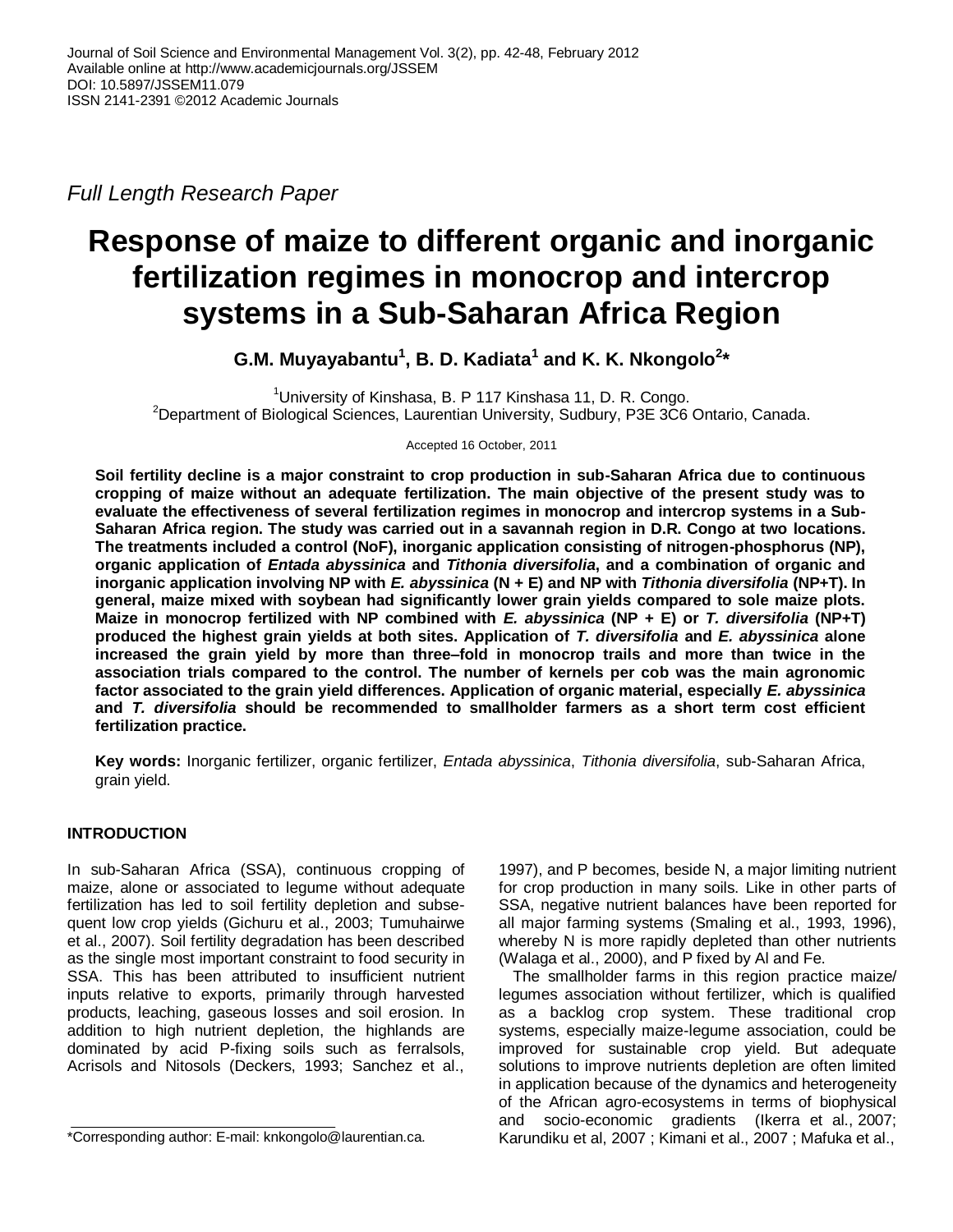2007 ; Tabu et al., 2007 ; Waswa et al., 2007). Mineral (inorganic) fertilizers are without doubt part of solutions to reverse environmental degradation and to properly address the rising food demands. Few African countries produce fertilizers. As a consequence, most of the fertilizers that are used in Africa are imported. Fertilizer consumption in SSA has grown during the 1980 to 89 period and the 1996 to 2000 period from 0.83 million tons to 1.10 million tons, a 32.5% increase (IFDC, 2002). However, average fertilizer use in Africa is still very low, about 8 kg/ha (that is, only one-tenth of the world average). Smallholder farmers have limited ability to purchase soil fertility inputs, in particular inorganic fertilizers. While the use of inorganic soluble fertilizers is the obvious means to overcome P limitation, their application in small scale farming systems is limited by their high cost and inaccessibility by the smallholder farms, a result of poor infrastructure (Bekunda et al., 1997; Sanginga et al., 2003). The majority of population in the region is rural and relies on subsistence agriculture. Increased agricultural productivity and improved rural livelihoods cannot occur without investment in soil fertility (Place et al., 2003). Developing low cost technologies for solving P and N limitation to crop production has been the core of several researches in the region. The contribution of locally available resources for correcting P deficiency has been given attention. These include phosphate rocks and organic resources.

According to Lunze et al. (2007), the most affordable agricultural practice for improving soil fertility remains organic manure application alone. This can be difficult to apply at large scale because of insufficient quantities and the poor quality of the available organic resources on farms (Palm et al., 1997). Incorporation of green manure enhances soil organic matter and can improve the soil's physical properties. They also provide ground cover and conserve soil against erosion (Lal et al., 1991). Yet, *Entada abyssinica* L. (A. Rich) a tropical savannah wild species, unknown to scientists for its attributes, but that has been used by farmers of in Eastern Kasai Province, D. R. Congo as an indicator of soil fertility and *Tithonia diversifolia* L. which is largely known for its soil improvement characteristics (Ikerra et al., 2007; Karundiku et al., 2007; Kimani et al., 2007; Mafuka et al., 2007; Tabu et al., 2007; Waswa et al., 2007) could be the available natural resources to improve soil fertility at low cost by the farmers.

Therefore, the main objective of the present study is to compare the response of maize to different organic and inorganic fertilization regimes in monocrop and intercrop systems in a sub-Saharan Africa region.

#### **MATERIALS AND METHODS**

#### **Location and site characterization**

The study was carried out at two sites in Gandajika (Eastern Kasai) in the D. R. Congo. Site 1 was located at INERA research station

(23° 57'E, 06° 48'S and 754 m altitude) and site 2 in Mpiana (23° 56'E, 06° 36'S and 685 m altitude). The region falls within the Aw4 climate type according to Köppen classification characterized with 4 months of dry season (from mid-May to August) coupled with 8 months of rainy season, sometimes interrupted by a short dry season in January/February. Daily temperature averages 25°C and annual rainfall is close to 1500 mm.

Typically, Gandajika soils consist of a collection of sandy on clay sediment more often based on a shallow lateritic old slab. The adsorption complex is fairly well saturated and there are still some weatherable minerals.

#### **Experimental design and trial implementation**

The study was undertaken during the long rain season in 2009 to 2010. In each site, two trials were conducted one consisting of maize alone and the second was an association of maize and soybean. The experiment design was randomized complete block with six treatments and four replications. Each plot measured  $3 \times 4$ m. The treatments included a control (NoF); NP at 115-63-0; *Entada abyssinica* alone at 8 t ha-1 ; *Tithonia diversifolia* alone at 8 t ha<sup>-1</sup>; NP at 57.5-31.5-0 combined with *E. abyssinica* at 4 t ha<sup>-1</sup> ( $\frac{1}{2}$ NP+E) and NP at 57.5-31.5-0 combined with *T. diversifolia* at 4 t ha-1 (½ NP+T). The experimental plots were left fallow for one year for site 1 (INERA) and only four months (May-September 2008) for site 2 (Mpiana). Fresh *T. diversifolia* and *Entada* leaves were incorporated into the soil to 15 cm depth, three-days before planting. NP (DAP) was banded along the rows and incorporated into the soil 15 days after sowing. This NP treatment was coupled with urea application. Maize seeds (Mus 1 variety) were sown at 0.75 m x 0.50 m and 1 m × 0.5 m in monocrop and association trials, respectively. Three seeds were planted per stand. Maize in association plots were intercropped with soybean at 0.5 m  $\times$  0.25 m. Two weeks after planting (2WAP), the maize seedlings were thinned to two plants per stand. For each treatment, the parameters assessed were: cob length, number of rows per cob, number of kernels per cob, grain weight and total yield.

#### **Data analysis**

Data were subjected to analysis of variance (ANOVA) using GenStat Discovery Edition 3. Main effects were separated by least significant differences (LSD) at  $P = 0.05$  level.

## **RESULTS**

The cob length for samples from different plots under different fertilizers regimes is described in Table 1. The treatment combining *T. diversifolia* and inorganic fertilizers (NP) significantly ( $p = 0.05$ ) increased the length of cobs compared to control (NoF) in sole maize and maize - soybean intercropping plots at all sites. At site 1, the best treatments were T+NP and NP, both in sole maize and association trials followed by NP + E and then *E. abyssinica*. The same trends were observed at site 2, where E+NP and T+NP treatments resulted in longer cobs compared to control. Application of *E. abyssinica*  organic matter as a treatment resulted in a moderate cob length increase in maize monocrop trail. Fertilization with *T. diversifolia* increased also moderately the cob length in maize and soybean intercropping plots. Overall, the cobs were significantly longer in monocrop trial compared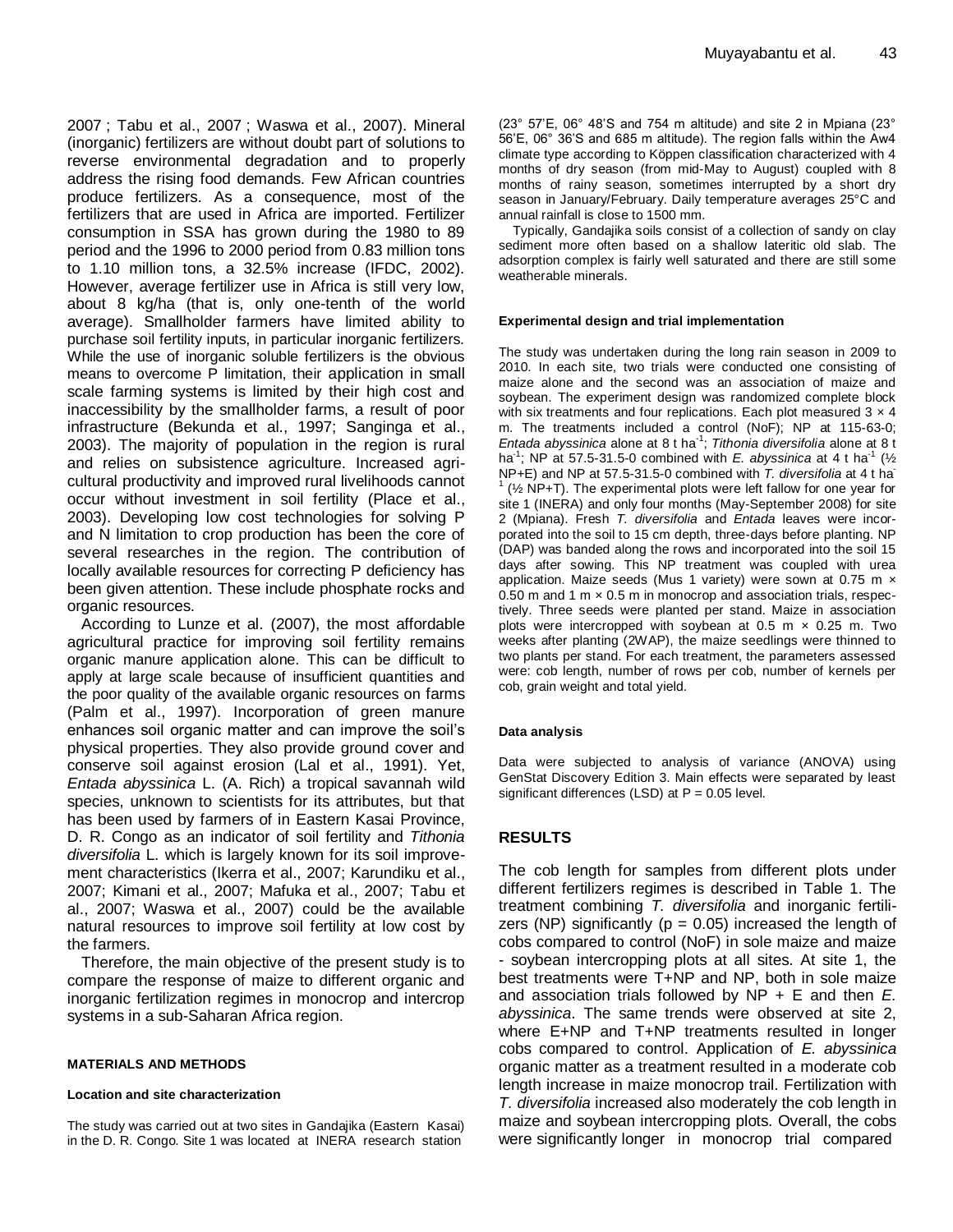**Table 1.** Cob length (cm) under different fertilization regimes with inorganic (Nitrogen-Phosphorus (NP), and organic [(*Entada abyssinica* (E) and *Tithonia diversifolia* (T)] fertilizers in monocrop and maize – soybean intercrop systems in Gandajika, D.R. Congo.

|                       | <b>Sites</b>      |                    |                    |                    |  |
|-----------------------|-------------------|--------------------|--------------------|--------------------|--|
| <b>Treatment</b>      | Site 1 (INERA)    |                    | Site 2 (Mpiana)    |                    |  |
|                       | Sole maize        | Association        | Sole maize         | <b>Association</b> |  |
| <b>NoF</b>            | 13.3 <sup>a</sup> | 11.7 <sup>a</sup>  | 14.7 <sup>a</sup>  | $12.4^a$           |  |
| <b>NP</b>             | 16.3 <sup>c</sup> | 15.1 <sup>bc</sup> | 16.0 <sup>b</sup>  | $15.9^{bc}$        |  |
| Е                     | $14.8^{b}$        | 13.9 <sup>b</sup>  | 16.0 <sup>b</sup>  | $15.6^{bc}$        |  |
|                       | $15.4^{bc}$       | $15.2^{bc}$        | 15.9 <sup>ab</sup> | 15.0 <sup>b</sup>  |  |
| $\frac{1}{2}$ (NP +E) | 16.0 <sup>c</sup> | $14.4^{b}$         | 17.9 <sup>c</sup>  | $17.1^{\circ}$     |  |
| $\frac{1}{2}$ (NP +T) | 17.3 <sup>c</sup> | $16.4^c$           | $18.9^\circ$       | $17.4^{\circ}$     |  |

Within a column, means followed by the same letter are not significantly different according to LSD at 5 % probability level. NoF = control without fertilizer; NP = Mineral fertilizer (Nitrogen Phosphorus); E = *Entada* alone; T = *Tithonia* alone; ½ (NP+E) = combination of 50% (Mineral fertilizer + *Entada*); ½ (NP+T) = combination of 50% (Mineral fertilizer +*Tithonia*).

**Table 2.** The number of rows per cob of maize under different fertilization regimes with inorganic (Nitrogen-Phosphorus or NP), and organic [(*Entada abyssinica* or (E) and *Tithonia diversifolia* or (T)] fertilizers in monocrop and maize – soybean intercrop systems in Gandajika, DR-Congo.

|                       | <b>Sites</b>       |                    |                   |                    |
|-----------------------|--------------------|--------------------|-------------------|--------------------|
| <b>Treatment</b>      | Site 1 (INERA)     |                    | Site 2 (Mpiana)   |                    |
|                       | Sole maize         | <b>Association</b> | Sole maize        | <b>Association</b> |
| <b>NoF</b>            | 16.0 <sup>b</sup>  | $14.0^a$           | $14.0^a$          | $14.0^a$           |
| <b>NP</b>             | 15.0 <sup>ab</sup> | 15.0 <sup>a</sup>  | $15.5^{b}$        | 15.0 <sup>a</sup>  |
| E                     | $15.5^{b}$         | $14.0^a$           | $15.5^{b}$        | $14.0^a$           |
|                       | $14.0^a$           | $14.0^a$           | 14.0 <sup>a</sup> | 14.0 <sup>a</sup>  |
| $\frac{1}{2}$ (NP +E) | 15.0 <sup>ab</sup> | 14.5 <sup>a</sup>  | $14.0^a$          | 14.5 <sup>a</sup>  |
| $\frac{1}{2}$ (NP +T) | $14.5^{ab}$        | 14.5 <sup>a</sup>  | $13.5^a$          | 14.5 <sup>a</sup>  |

Within a column, means followed by the same letter are not significantly different according to LSD at 5% probability level. NoF = control without fertilizer; NP = Mineral fertilizer (Nitrogen Phosphorus); E = *Entada* alone; T  $=$  *Tithonia* alone;  $\frac{1}{2}$  (NP+E) = combination of 50% (Mineral fertilizer + *Entada*);  $\frac{1}{2}$  (NP+T) = combination of 50% (Mineral fertilizer +*Tithonia*).

to maize/ soybean association plots.

The numbers of kernel rows per cob were significant different among the various treatments investigated (Table 2). At site 1, no treatment produced more kernels rows than the control in the monocrop trial. Moreover, the fertilization with *T. diversifolia* resulted in fewer kernel rows than the control. However, at site 2, the fertilization with NP and the organic treatment with *E. abyssinica* produced more kernel rows than control. Other treatments with inorganic and organic fertilizers did not increase the number of kernel rows.The inorganic fertilization with NP increased significantly the number of kernels per cob in site 1 in the monocrop trial. In the maize and soybean intercropping trial, the inorganic fertilizer (NP) along with the combination treatments NP+E and NP+T resulted in a larger number of kernels per cob compared to control (Table 3). At site 2, all the fertilization treatments increased the number of kernels per cobs compared to

unfertilized plots in the monocrop trial. In the intercropping trial on the other hand, the treatment with *E. abyssinica* alone and NP with *T. diversifolia* (NP + T) did increase the number of kernels per cob compared to control (Table 3). In general, the number of kernels per row was higher in monocrop plot compared to the intercropping plot at both sites. All the treatments produced higher values for grain weight of 100 seeds than the control in sole maize and maize and soybean association plots at site 1. The same trend was observed in site 2. However at this site 2 only the treatment with the inorganic fertilizers NP along with NP+E and NP+T increased significantly the grain weight in intercropping trials (Table 4).

In general, grain yields per ha were significantly higher in monocrop than in association at both sites. The application of inorganic or organic fertilizers increased significantly the yield at both sites for monocrop and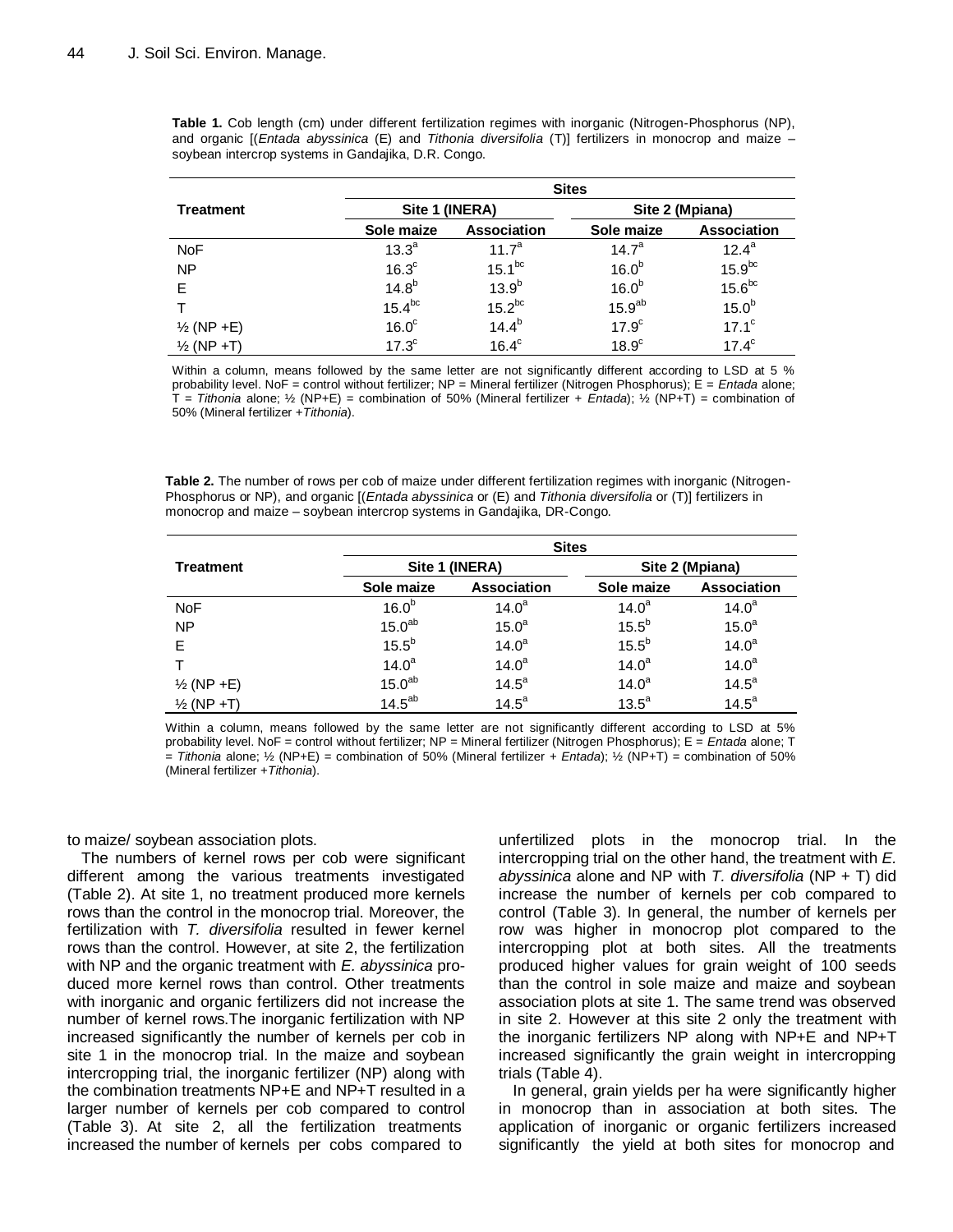|                       | <b>Sites</b>       |                   |                  |                  |
|-----------------------|--------------------|-------------------|------------------|------------------|
| Treatment             | Site 1 (INERA)     |                   | Site 2 (Mpiana)  |                  |
|                       | <b>Association</b> | Sole maize        | Association      | Sole maize       |
| <b>NoF</b>            | 388 <sup>a</sup>   | $585^a$           | 396 <sup>a</sup> | 600 <sup>a</sup> |
| <b>NP</b>             | $536^{\circ}$      | 680 <sup>b</sup>  | $452^{ab}$       | 720 <sup>b</sup> |
| F                     | $416^{ab}$         | $623^{ab}$        | 504 <sup>b</sup> | 700 <sup>b</sup> |
|                       | $432^{ab}$         | 630 <sup>ab</sup> | $430^{ab}$       | 711 <sup>b</sup> |
| $\frac{1}{2}$ (NP +E) | $514^{bc}$         | 632 <sup>ab</sup> | $463^{ab}$       | $714^{b}$        |
| $\frac{1}{2}$ (NP +T) | 467 <sup>b</sup>   | 638 <sup>ab</sup> | 496 <sup>b</sup> | $715^b$          |

**Table 3.** The number of kernels of maize per cob under different fertilization regimes with inorganic [(Nitrogen-Phosphorus (NP)], and organic [(*Entada abyssinica* ( E) and *Tithonia diversifolia* (T)] fertilizers in monocrop and maize – soybean intercrop systems in Gandajika, DR-Congo.

Within a column, means followed by the same letter are not significantly different according to LSD at 5% probability level. NoF = control without fertilizer; NP = Mineral fertilizer (Nitrogen Phosphorus); E = *Entada* alone; T = *Tithonia* alone; ½ (NP+E) = combination of 50% (Mineral fertilizer + *Entada*); ½ (NP+T) = combination of 50% (Mineral fertilizer +*Tithonia*).

**Table 4.** 100 maize grain weights (g) under different fertilization regimes with inorganic [(Nitrogen-Phosphorus (NP)], and organic [(*Entada abyssinica* ( E) and *Tithonia diversifolia* (T)] fertilizers in monocrop and maize – soybean intercrop systems in Gandajika, DR-Congo.

|                      | <b>Sites</b>      |                    |                   |                    |
|----------------------|-------------------|--------------------|-------------------|--------------------|
| <b>Treatment</b>     | Site 1 (INERA)    |                    | Site 2 (Mpiana)   |                    |
|                      | Sole maize        | <b>Association</b> | Sole maize        | <b>Association</b> |
| <b>NoF</b>           | 25.0 <sup>a</sup> | $24.5^a$           | 25.3 <sup>a</sup> | $24.5^a$           |
| <b>NP</b>            | $28.8^{b}$        | $28.5^{\circ}$     | $27.5^{b}$        | $28.5^{b}$         |
| Е                    | 26.8 <sup>b</sup> | 26.6 <sup>b</sup>  | $27.4^{b}$        | $25.8^{ab}$        |
|                      | $27.0^{b}$        | $26.5^b$           | $27.9^{bc}$       | $26.5^{ab}$        |
| $\frac{1}{2}$ (NP+E) | 28.0 <sup>b</sup> | $27.0^{bc}$        | 29.9 <sup>c</sup> | $27.0^{b}$         |
| $\frac{1}{2}$ (NP+T) | $27.5^{b}$        | $27.5^{bc}$        | $29.8^{\circ}$    | $27.5^{b}$         |

Within a column, means followed by the same letter are not significantly different according to LSD at 5% probability level. NoF = control without fertilizer; NP = Mineral fertilizer (Nitrogen Phosphorus); E = *Entada* alone; T = *Tithonia* alone; ½ (NP+E) = combination of 50% (Mineral fertilizer + *Entada*); ½ (NP+T) = combination of 50% (Mineral fertilizer +*Tithonia*).

association trails. At site 1, inorganic fertilizer NP combined with *E. abyssinica* or *T. diversifolia* resulted in the most grain yield in monocrop plots. NP+T produced the most grain yield in the association trial (Figure 1). This followed by  $NP + E$  and  $NP$  treatments. Maize monocrop fertilized with NP combined with *E. abyssinica* or *T. diversifolia* (respectively NP+E and NP+T) produced the highest grain yields  $(7.125$  and  $7.292$  t ha<sup>-1</sup>, respectively at site 1, and 7.625 and 9.125 t ha<sup>-1</sup>, respectively at site 2). *T. diversifolia* and *E. abyssinica* alone generated the highest overall grain yields of more than 4.917 and 4.542 for site 1, and 4.510 and 4.530 for site 2, respectively. In site 2, the same treatments, NP+E and NP+T, produced the most grain yield in monocrop and association trials (Figure 2). Like in site 1, *E. abyssinica* and *T. diversifolia* applied alone as organic fertilizers resulted in the same yield increase (Figures 1 and 2).

## **DISCUSSION**

Application of organic or inorganic fertilizers increased significantly cob length compared to unfertilized plots. This can be ascribed to the positive effect of fertilizers in improving soil fertility. This effect is very pronounced when organic manure is combined with inorganic (chemical) fertilizer application (NP+E and NP+T). This could be attributed to the addition from inorganic fertilizer of N which may have been already supplied in sufficient amounts by organic input alone leading to a better synchrony of nutrient release and uptake. De Ridder and Van Kaulem (1990) reported that the use of both inorganic and organic fertilizers often results in synergism and improvement of nutrient and water use efficiency. The inorganic fertilizer provides (a large part of) the nutrients and the organic fertilizer increases soil organic matter status, structure, and buffering capacity (Maatman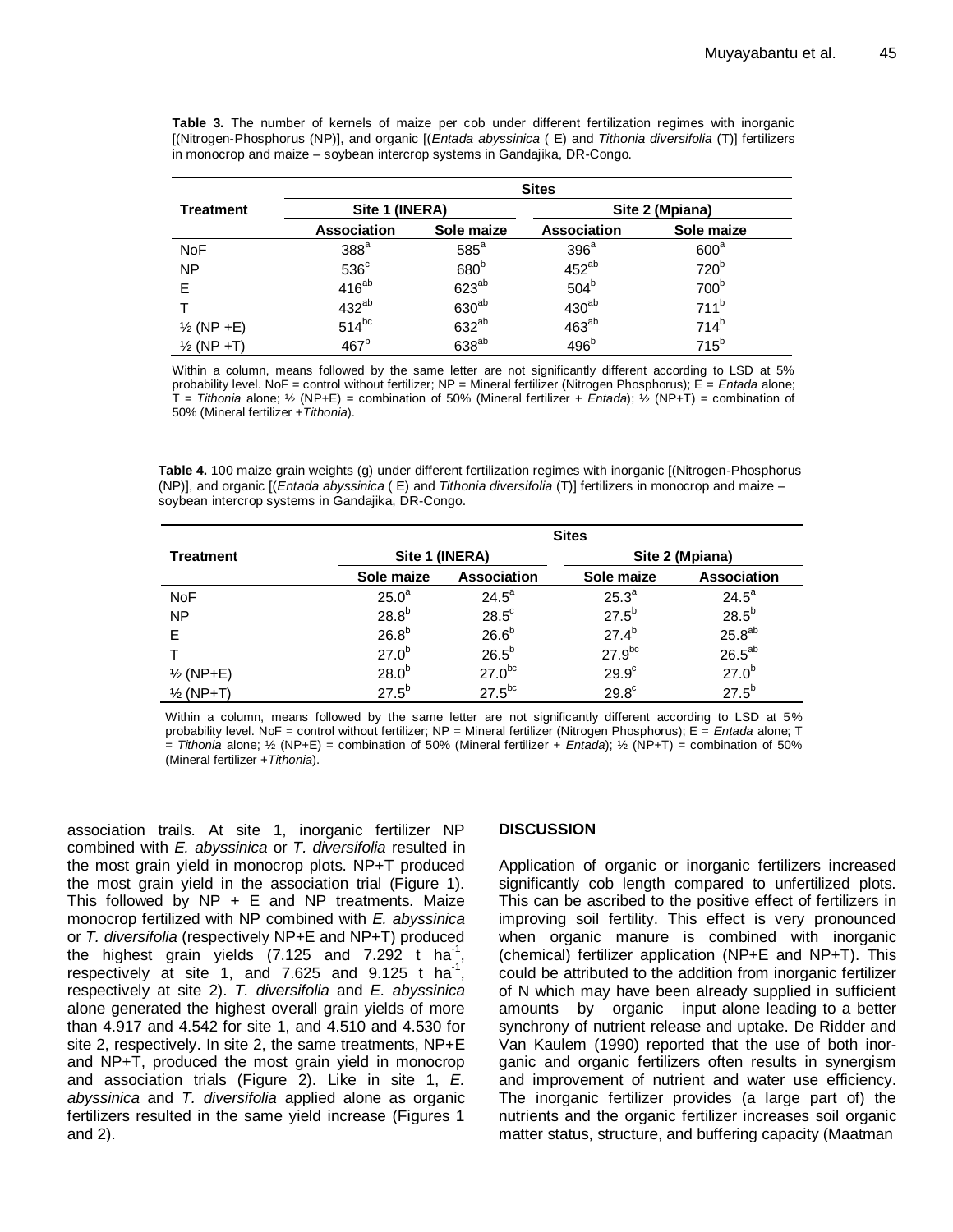

**Figure 1.** Average grain yields of maize (variety Mus) under different fertilization regimes with inorganic (Nitroge-Phosphorus), and organic (*Entada abyssinica* and *Tithonia diversifolia*) fertilizers in monocrop and maize – soybean intercrop systems in Gandajika – D.R. Congo. (Site 1 – INERA).



**Figure 2.** Average grain yields of maize (variety Mus) under different fertilization regimes with inorganic (Nitroge-Phosphorus), and organic (*Entada abyssinica* and *Tithonia diversifolia*) fertilizers in monocrop and maize – soybean intercrop systems in Gandajika – D.R. Congo. (Site 2 – Mpiana).

et al., 2007). The organic matter also improves phosphorus (P) availability through reduction of the P sorption capacities of soil (Easterwood and Sartain, 1990; Nziguheba et al., 2000; Nziguheba, 2007) and supply of the P release during their decomposition (Nziguheba et al., 2002; Nziguheba, 2007). Compared to inorganic fertilizer NP, the application of *T. diversifolia* and *E. abyssinica* alone to the soil did not significantly increase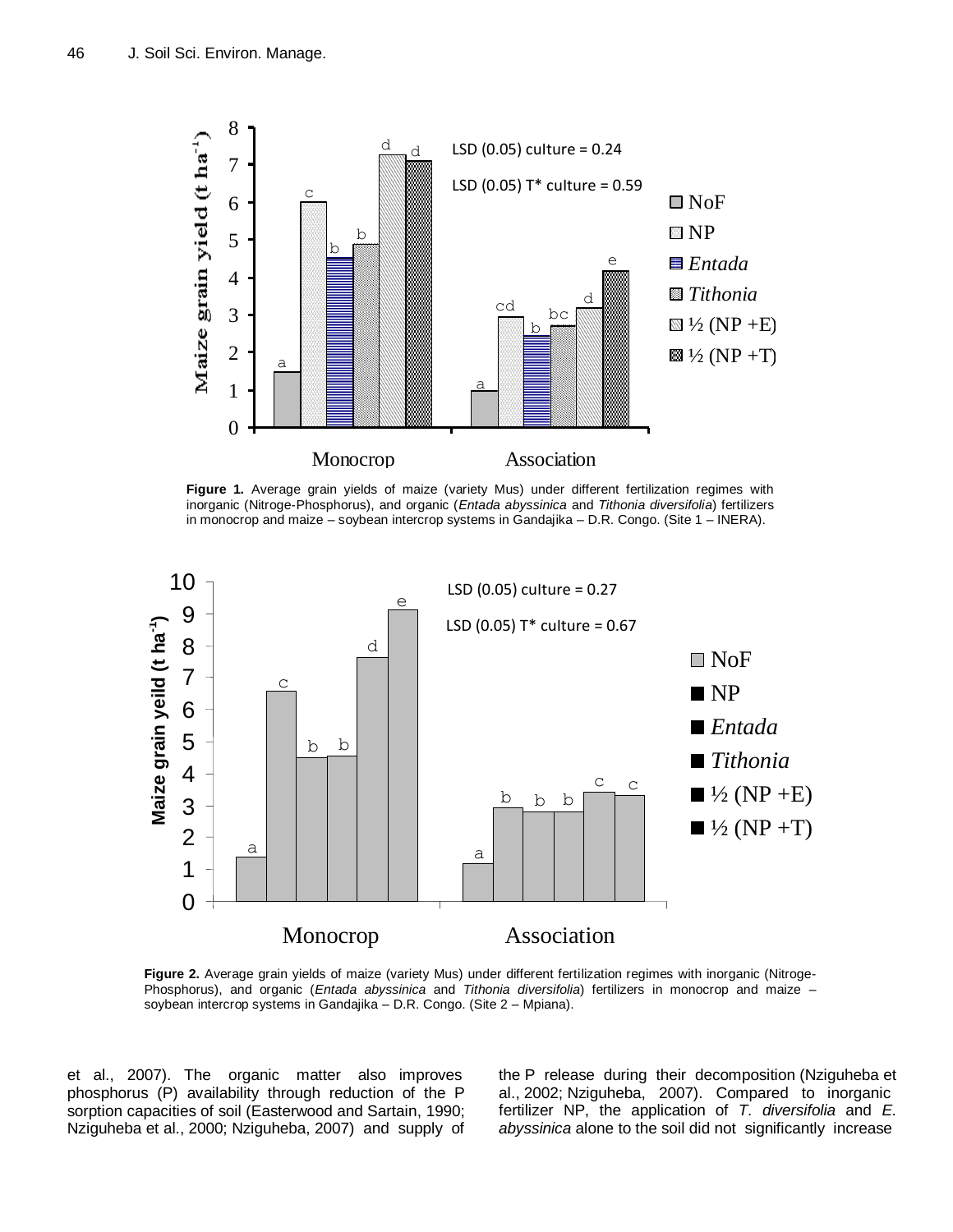the cob length. High rates of inorganic P fertilizer has been suggested as one of the strategies for managing high P-fixing oils (Sanchez and Jama, 2002) and organic sources of nutrient contents (Maatman et al., 2007).

It was also observed that, the combination of organic (*E. abyssinica* and *Tithonia*) with inorganic (NP) nutrient sources generated higher grain yields than all the others treatments. This was probably due to the increased N and P availability and improvements in other soil parameters. These results are consistent with data reported by Mugendi et al. (1999). As noted by many studies the integration of organic and inorganic nutrient inputs increases fertilizer use efficiency and provides a more balanced supply of nutrients to the crop (Kapkiyai et al., 1998; Mugendi et al., 1999). The results concur also with the findings of Mafongoya and Naïr (1997) who reported significant maize yield increases following application of green manure. The leafy pruning incorporated into the soil (as green manure) at the beginning of the season decomposed and released nutrients especially nitrogen, which enhanced crop performance. Ikerra et al. (2007) observed that combining minjingu phosphate rock (MPR) with *Tithonia* application increased maize grain yields than using *T. diversifolia* alone. Kapkiyai et al. (1998) reported that combination of organic and inorganic nutrient sources result into synergy and improved synchronization of nutrient release and uptake by plants (leading to higher yields). It should be noted that the amount of plant nutrients supplied via organic materials is highly dependent on the quantity of the organic materials applied (Matheus et al., 1992).

Tian et al. (1993) reported that nutrient uptake and grain yield of the crop was higher when nitrogen was partially applied as pruning (organic matter), indicating the importance of the combined addition of plant residue and N fertilizer for improving crop production as an integrated soil fertility management strategy (ISFM). Integrated soil fertility management (ISFM) refers to making best use of inherent soil nutrient stocks, locally available soil amendments, and mineral fertilizers to increase land productivity while maintaining or enhancing soil fertility. Increasing outputs from the same pieces of land through agricultural intensification will generally require some use of mineral fertilizers. The rationale behind ISFM is simple. First, organic sources of nutrients have low nutrient contents and are usually not abundantly available. Sustaining soil fertility and increasing productivity using organic resources alone is, therefore, a losing battle. Second, the unique use of inorganic fertilizers may lead to yield grains in the short term but to serious damage to soil fertility and yield declining in the long term. The best strategy to improve productivity and maintain soil fertility in SSA lies, therefore, in a combination of both inorganic and organic fertilizers (De Ridder and Van Keulen, 1990).

In the present study, associating maize with soybean significantly reduced grain yields compared to maize monocrop. This could be due to the competition for uptake nutrient into the soil by maize and soybean plants.

These results concur with data reported by Meppe et al., (2007). Francis (1986) pointed out the main disadvantage of crop associations is the reduction of crop yield for different cropping compared to their pure culture. Plant competition for nutrients and water and increased density when the two mixed crops are the main factors attributed to the yield decrease. In the present study, the number of maize per ha was 25% higher in monocrop trial than in the maize intercropped with soybean in this study. But grain yield was more than twice in monocrop plots compared to association trial. The difference in yield between monocrop and association trial was in part the result of a significant high number of kernels per cob and cob length in samples from sole maize plots compared to maize-soybean plots. Other agronomic parameters analyzed were similar.

## **Conclusion**

The application of *E. abyssinica* and *T. diversifolia* biomass appear to improve soil fertility in each site. Sole maize crop fertilized with NP combined with *E. abyssinica* (NP+E) or *T. diversifolia* (NP+T) produced the highest grain yields at both sites. Application of *T. diversifolia* and *E. abyssinica* alone increases the grain yield by more than three–fold in monocrop trails and more than twice in the association trials. Integration of organic and inorganic nutrient sources generated the highest yields. This was attributed to an increased fertilizer use efficiency and provision of more balanced nutrients to the crop. Application of organic material, especially *E. abyssinica* and *T. diversifolia* should be recommended to smallholder farmers.

## **ACKNOWLEDGEMENTS**

This research was conducted through a partnership between Laurentian University (Ontario, Canada), University of Kinshasa (DR-Congo), and Caritas Congo. The authors are grateful to the Canadian International Development agency (CIDA) for financial support. Thanks to Sister Nicole Ntumba ("Sister "Theresienne" Congregation) for field assistance.

#### **REFERENCES**

- Bekunda MA, Bationo A, Ssali H (1997). Soil fertility management in Africa. A review of the selected trials. In: Buresh RJ, Sanchez PA, Calhoun F (eds). Replenishing soil fertility in Africa. Special Publication No. 51 of Soil Science Society of America, Madison Wiscconsin, pp. 63-79.
- De Ridder N, Van Keulen H (1990). Some aspects of the role of organic matter in sustainable intensified arable farming systems in the West-African semi-arid tropics (SAT), Fertil. Res., 26: 299-310.
- Deckers J (1993). Soil fertility and environmental problems in different ecological zones of the developing countries in Sab-Saharan Africa. In: Van Reuler H, Prins WH (eds), The role of plant nutrients for sustainable food crop production in Sub-Saharan Africa. Dutch